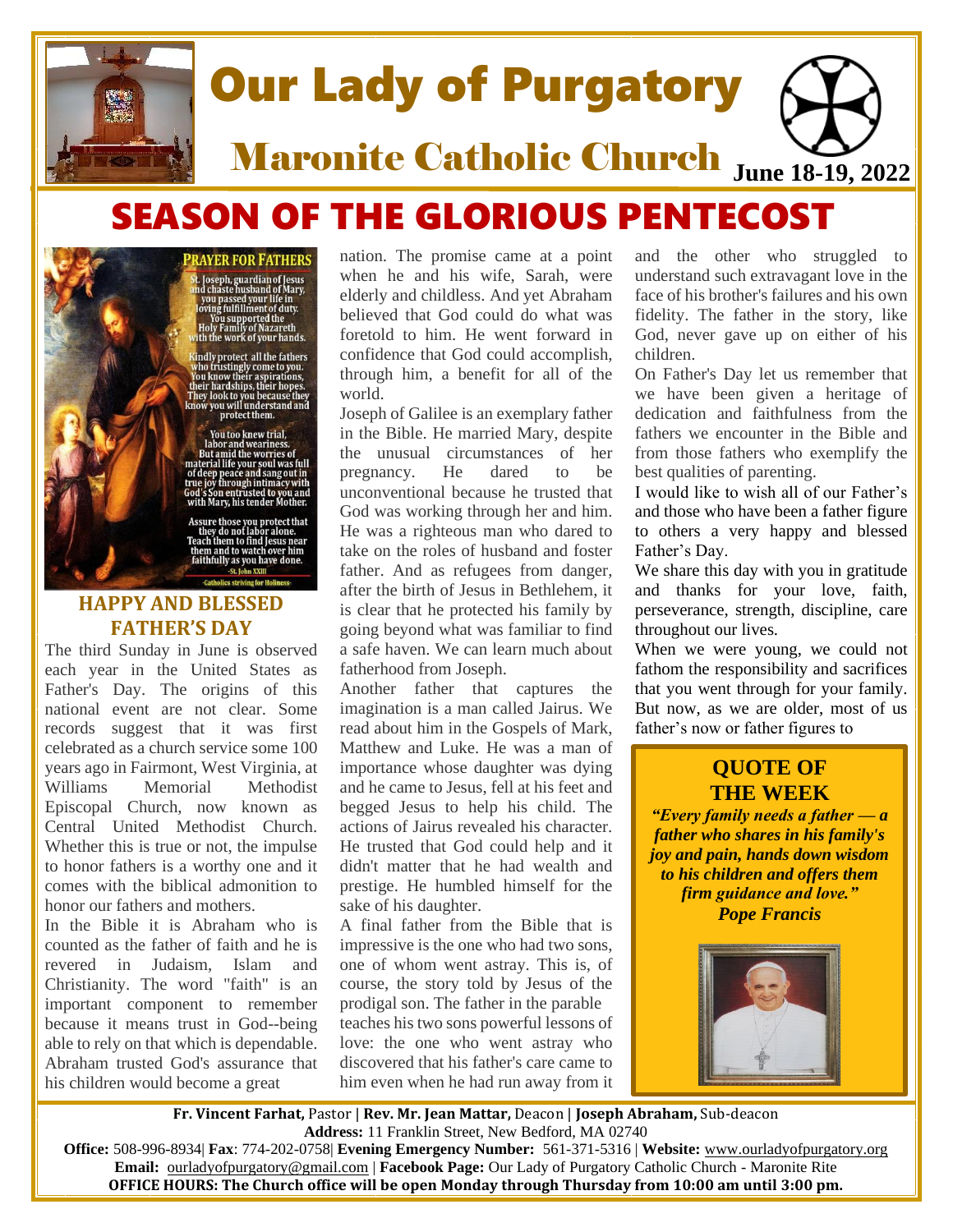others, we catch a glimpse of what you endured for the sake of your family. We thank and pray for you this special day and every day. I pray you know how much we love and respect you for your fatherly care.

To all of our fathers who have gone to be with our Lord, continue to watch over us as you did here on earth. And if for some reason we did not tell you enough while you were with us, we thank you and love you. May you all rest in the loving arms of our Heavenly Father and may He reward you for a job well done, my good and faithful servant. HAPPY FATHER'S DAY TO ALL OF YOU!

# **CONGRATULATIONS TO OUR 2022 GRADUATES**

**Loredana T. Mello** received B.A. in Music Summa Cum Laude from UMASS Dartmouth.

**Stephanie Hakeem** received a Master of Professional Studies in Public Relations and Cooperate Communications from George Town University**.** 

**Jordan David** received B.A. in English from UMASS Dartmouth.

**Emmanuelle Abi Younes** received B.A. in Chemical Engineer from UMASS Amherst.

**Genevieve W. Chedid** graduated from Dartmouth High School and will continue her education at Stonehill College.

**Joseph J. Chedid** graduated from Dartmouth High School and will continue his education at Bryant University.

### **THE SANCTUARY CANDLE BURNS FOR….**

This week the sanctuary candle burns for a special intention. Anyone who would like to offer the sanctuary candle for a loved one or special intention, this will be offered each week. An offering of a \$10.00 donation is appreciated.

# **WINE AND HOST OFFERINGS**

The altar bread and wine for the month of June is offered in memory of Joseph and Marie Kenyon requested by family. May their souls rest in peace.



# **FEAST OF BLESSED YAACOUB**

June 26 marks the feast of Blessed Yaacoub, the Capuchin, who will soon become the next Maronite saint of the Catholic Church.

Bl. Yaacoub was born to a Maronite family and was given the birth name of Khalil Haddad. At age 18 he joined the Capuchin order and took the name Yaacoub. The Capuchin order is a less well-known branch to the more recognisable Franciscan order. Yaacoub's life was spent preaching the Word of God, assisting the poor, caring for orphans and lessening the burden of those who were handicapped. Blessed Yaacoub should be a symbol to Maronites across the world as an example of how to live a selfless life with the Word of Christ always in our hearts. He engaged in many selfless acts and made it his mission in life to lessen the burden of those who were less fortunate within society. Among his many great works, was the building of schools, the establishment of monasteries and hospitals. One of the remarkable achievements of Yaacoub was that he was very welcoming of all within society regardless of age, gender, race or even religion. He was well aware that living a good Christian life was

more than simply prayerful reflection but good deeds to others whether they were of the same or other faiths.

Through his works and good deeds, Yaacoub was able to project the image of Christ in his time and allow others to wonder at the glory of God. We should look to saints like Bl. Yaacoub for encouragement to live our lives so that others can see Christ through our actions. It is not only through our proclamation of words, but to take the example of Yaacoub and turn those mere words into meaningful deeds. After all, as we all know 'action speakslouder than words'. Yaacoub taught us was that 'words about Christ are less

influential than deeds for others in Christ'.

As Christians we should aim to work towards a humble life, regardless of the many challenges that we face in this modern world of ours. Another important lesson Yaacoub teaches us is that good deeds should not be performed solely to make ourselves feel better. This is a very common occurrence in the age of social media where our interactions online are communicated to others, but really most of the time we are posting things, tweeting things, facebooking and snapchating things as a way to communicate with ourselves. Declaring things online is, in many cases, simply a different form of trying to send a message from ourselves to ourselves. Think about it!

We should strive to do good and say (or post) good things, purely as a way to increase the goodness in the world through Christ. It should not be a way for us to fill the substantial gap that we all have (and which we try to fill with social media) when we are distant from Christ. Our humanity makes us care for others whether they are in need of help or simply in need of our prayers. We should lend a helping hand to anyone who we see needs it. That is how we can be more like Bl. Yaacoub. Being a good Christian is not only about studying the bible and going to church, our daily works should reflect our true Christianity, and our good deeds should not be limited to only Christians.

*[https://livingmaronite.com/resources/feastdays/bless](https://livingmaronite.com/resources/feastdays/blessed-yaacoub) [ed-yaacoub](https://livingmaronite.com/resources/feastdays/blessed-yaacoub)*

#### **VOLUNTEERS FOR FESTIVAL** Dear Parishioners of OLOP:

This past week I emailed a sign-up sheet for the summer festival. In order to make this festival a success, I need your help. We will be setting up Thursday afternoon through Friday afternoon. We will also be doing food prep these days. I ask that if you can help with this festival, please fill out this form and let me know what days you can be here and for how long. If it is 2 hours or all day and night, I would appreciate any help you can give. Thank you and God bless all of you.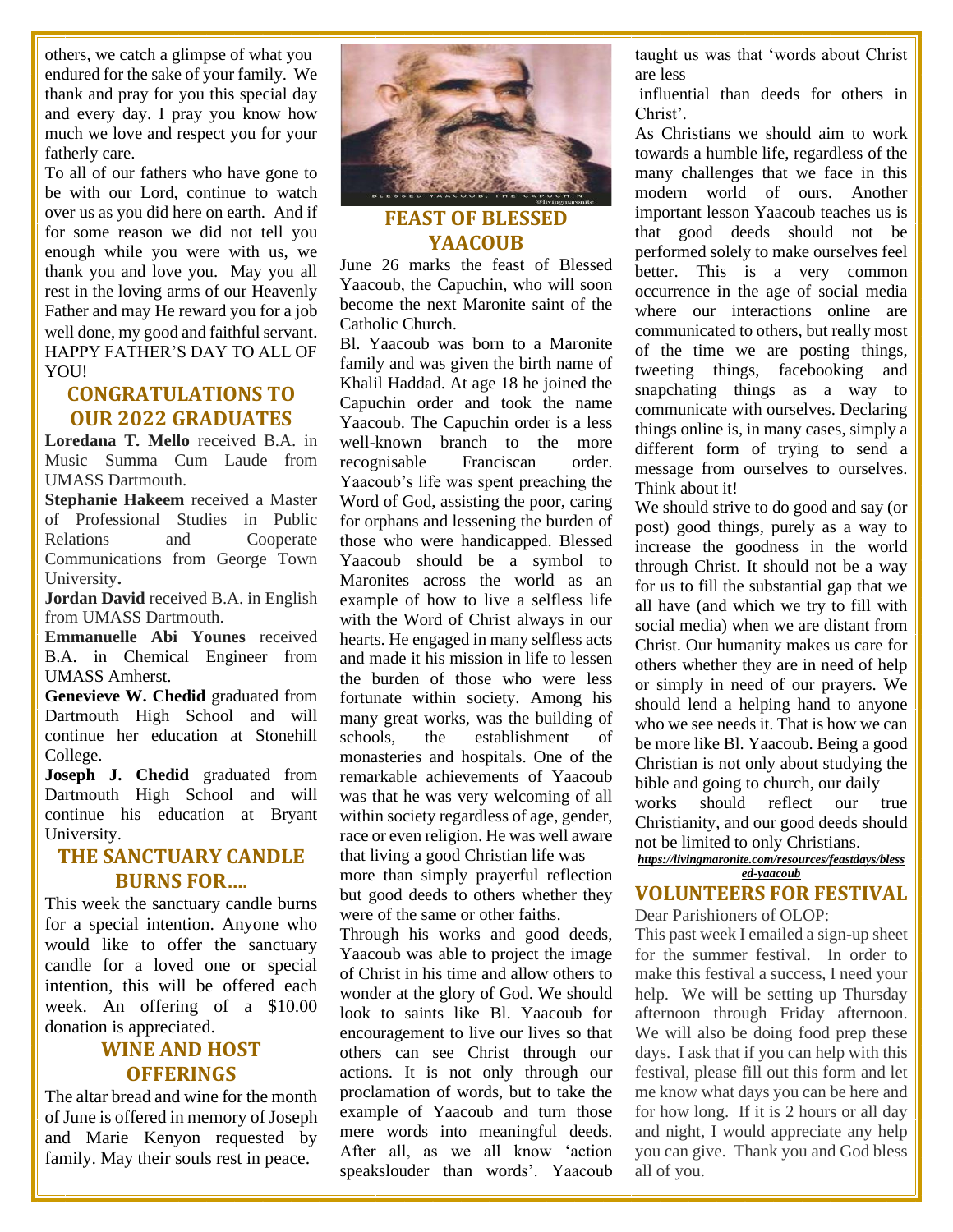#### **LITURGY INTENTIONS**

**Saturday, June 18, @ 4:30 PM (Feast of Saint Leontius of Tripoli).** Liturgy is being offered for the soul of Walter Chomak requested by Matt, Cathy Thomas and family. May his soul rest in peace. Liturgy is being offered for the souls of Joseph and Marie Kenyon, and Herve and Yvette LeBlanc requested by Diane and Mike LeBlanc. May their souls rest in peace. Liturgy is being offered for Saada, Gerges, Gaby, Alfred Abi Ramia, Boutros G. Feres Abi Ramia and the deceased members of Abi Ramia Family requested by Rafic Abi Ramia and family. May their souls rest in peace.

**Sunday, June 19, @10:30 AM (Feast of Saint Jude Thaddeus).** Liturgy is being offered for all Fathers living and deceased

**Monday, June 20, @ 9:00 AM, (Feast of Pope Saint Silverius).** Maronite Sisters of Christ the Light convent**.No Liturgy.**

**Tuesday, June 21, @ 9:00 AM, (Feast of Saint Louis Gonzaga).** Liturgy is being offered for the soul of Toufic P. David requested by his wife and children (FM). May his soul rest in peace. **No Liturgy.**

**Wednesday, June 22, @ 6:00 PM, (Feast of Saint Eusebius). No Liturgy. Thursday, June 23, @ 7:00 PM, (Feast of Saint Agrippina).** Liturgy is being offered for the soul of Ruth P.J. David requested by Anny Costa. May her soul rest in peace. **Arabic Liturgy. No Liturgy.**

**Saturday, June 25, @ 4:30 PM, (Feast of Saints Zachariah and Elizabeth).** Liturgy is being offered for the souls of Suzan and Amy Cabral requested by Lou and Smitty Cabral. May their souls rest in peace. Liturgy is being offered for the souls of the deceased members of the Kalife family. May their souls rest in peace.

**Sunday, June 26, @ 10:30 AM, (Feast of Saint Yaacub Haddad the Capuchin).** Liturgy is being offered for the soul of Sister Janette Mary Thomas requested by OLOP. May her soul rest in peace. Liturgy is being offered for the souls of Abraham and Amelia Sarkes requested by family. May their souls rest in peace.

# **WISH LIST EQUIPMENT FOR FESTIVAL**

Dear Parishioners of OLOP:

Last year's festival was a great success for our Church, both financially and communally. As you may know, we were very fortunate to have Msgr. Jim Root and the parishioners of Saint Anthony of the Desert, who were so gracious and helpful by allowing us to use many pieces of equipment that was needed to make our festival a success.

In an effort to continue the success of our festival, we have come up with a wish list of equipment that will be of great help for the festival and other events we are planning throughout the year. You have all been so generous to the Church and as I share with you our wish list, I want to stress that it is exactly that--- a wish list. If anyone would like to donate towards any of these items, it would be a great help and very much appreciated. All of this is to assist in making our events more successful. Once again, I thank you in advance for all your support and I pray that this year's festival will be filled with much success and pride.

| Dough Sheeter for Minooshe \$2,200.00  |              |            |
|----------------------------------------|--------------|------------|
| Bain Marie for Sandwich Station\$      |              | 600.00     |
| (1) Table Top Food Warmers(each) $\$\$ |              | 200.00     |
| (2) 6 Ft Gas Grills (each)             | <sup>S</sup> | 500.00     |
| <b>Food Warmer</b>                     |              | \$1,500.00 |
| <b>Food Warmer Trays</b>               | $S_{\cdot}$  | 400.00     |

# **DAILY READINGS FOR THE WEEK OF 6/20-6/25/22**

**Monday:**  Acts of the Apostles 5:34-42 John 16:5-11 **Tuesday:**  Acts of the Apostles 6:1-12 John 16:12-15 **Wednesday:**  Acts of the Apostles 7:1-8 John 16:16-19 **Thursday:**  Acts of the Apostles 7:9-16 John 16:20-24 **Friday:**  Galatians 4:21-5:1 Luke 1:57-66 **Saturday:**  Acts of the Apostles 7:30-38 John 16:29-33

#### **NEEDS LIST FOR FESTIVAL**

**6 Large Bottles Club Soda 3 Bottles Cranberry Juice 3 Gallons Orange Juice 10 Cases Coke 4 Cases 7UP 4 Cases Diet Coke 3 Cases Ginger Ale 2 Cases Orange Soda 20 Cases 16 oz.Water Bottles Anyone who would like to donate any** 

**of these items, you may bring them to the rectory basement the week of the festival. Thank you for your help and generosity.**

#### **FESTIVAL PREP DAYS**

We are asking for your help in preparing desserts and food for the festival. Below is a list of dates. I hope many of you will be able to come and help.

**Tuesday, June 21,**

Grape Leave Day 10 AM **Thursday, June 23,** Set up and Prep Day **Sunday, June 26,** Tear Down Day 11:30 AM

**We need everyone's help and I ask you to join us for any/all days. Thank you in advance and God bless you.**

# **LECTORS FOR JUNE 2022**

**Saturday, June 18,**  Rachel Higgins Intercessions: Anna Higgins **Sunday, June 19,**  Mae Dickinson/Gaby Baroody **Saturday, June 25,**  Carol Ann Maslanka **Sunday, June 26,**  John Barbour /Halim Choubah **(If you are not able to read on your** 

**given day, please contact Mae Dickinson)**

#### **WEEK OF JUNE 11-12, 2022**

| <b>Sunday Collection</b>           | \$<br>1673.00 |
|------------------------------------|---------------|
| <b>Festival Sponsorships</b>       | \$<br>1610.00 |
| <b>Sanctuary Candles</b>           | \$<br>20.00   |
| <b>Coffee Hour</b>                 | \$<br>102.00  |
| <b>Candles</b>                     | \$<br>177.00  |
| <b>Total</b>                       | \$<br>3582.00 |
| <b>THANK YOU FOR YOUR KINDNESS</b> |               |
|                                    |               |

**AND GENEROSITY BY SENDING IN YOUR WEEKLY COLLECTIONS VIA MAIL. THIS HAS BEEN VERY HELPFUL FOR THE CHURCH. GOD BLESS YOU AND YOUR FAMILY.**